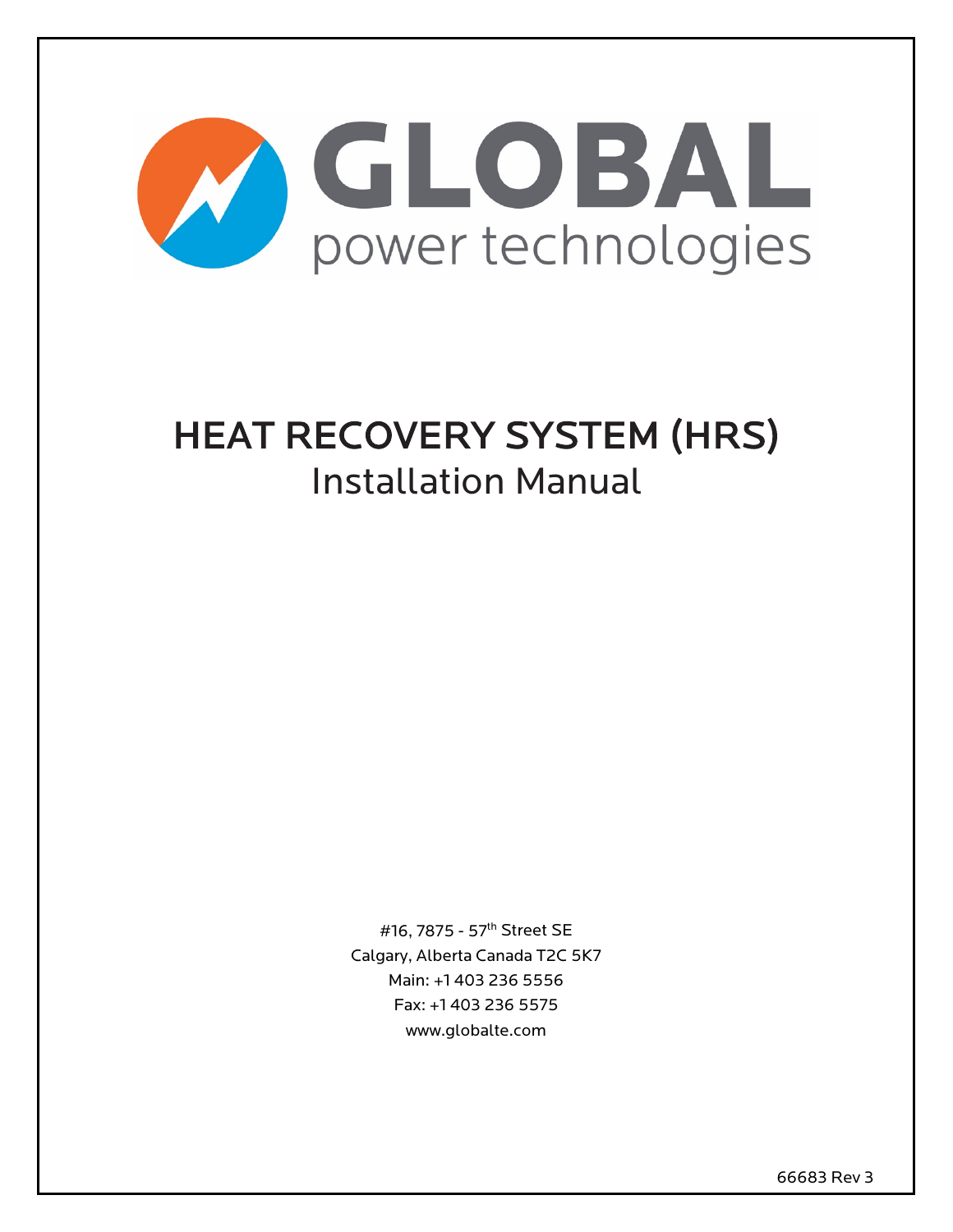# **TABLE OF CONTENTS**

| $\mathbf{1}$   |                                                                 |
|----------------|-----------------------------------------------------------------|
| 2              |                                                                 |
| 3              |                                                                 |
| $\overline{4}$ |                                                                 |
| 5              |                                                                 |
| 6              |                                                                 |
| $\overline{7}$ |                                                                 |
| 8              | ATTACHING A MODEL P-5050/P-5100 TEG TO THE HRS MAJOR ASSEMBLY 5 |
| 9              | ATTACHING A MODEL 5220 TEG TO THE HRS MAJOR ASSEMBLY5           |
| 10             |                                                                 |
| 11             |                                                                 |
| 12             |                                                                 |
| 13             |                                                                 |
| 14             |                                                                 |
| 15             |                                                                 |
| 16             |                                                                 |
| 17             |                                                                 |
| 18             |                                                                 |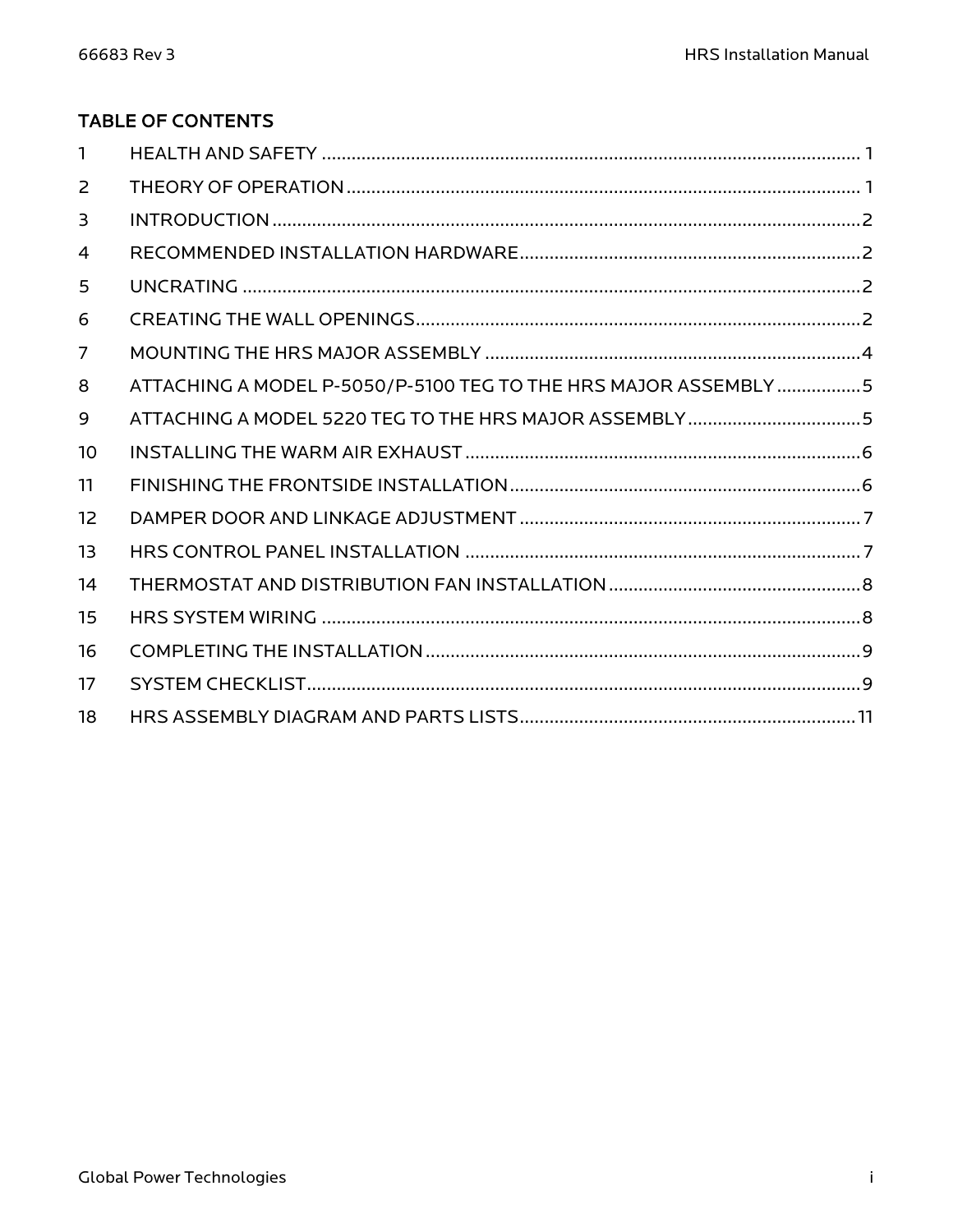# 1 HEALTH AND SAFETY

This manual provides instructions for the safe installation of the Global Power Technologies (GPT) Heat Recovery System (HRS).

In the event of unforeseen or special problems, it is not permitted to take unauthorized remedial action. In such cases, contact the GPT customer service department to obtain the necessary information to proceed.

All agreements, assurances, and legal relationships, as well as all obligations of GPT, shall be governed by the respective valid purchase contract which is not influenced by the content of this document.



# 2 THEORY OF OPERATION

The HRS System is designed to capture waste heat from the cooling fins of a Thermoelectric Generator (TEG) for the purpose of warming an interior space. A convection loop is formed between the HRS duct and the building interior. Cool air enters the HRS duct from the lower building cutout, where it is then warmed by the TEG fins before recirculating back through the upper building cutout.

Amount of convection airflow is controlled by a thermostat, actuator, and duct dampers to keep the interior at a desired temperature. A distribution fan helps disperse the warm air throughout the building interior. The HRS Control Panel connects together the thermostat, actuator, distribution fan, and TEG Power and Voltage Sensing Relay (VSR) outputs. The VSR connection ensures that the thermostat will not open the damper doors if the TEG is turned off and connected to a site battery.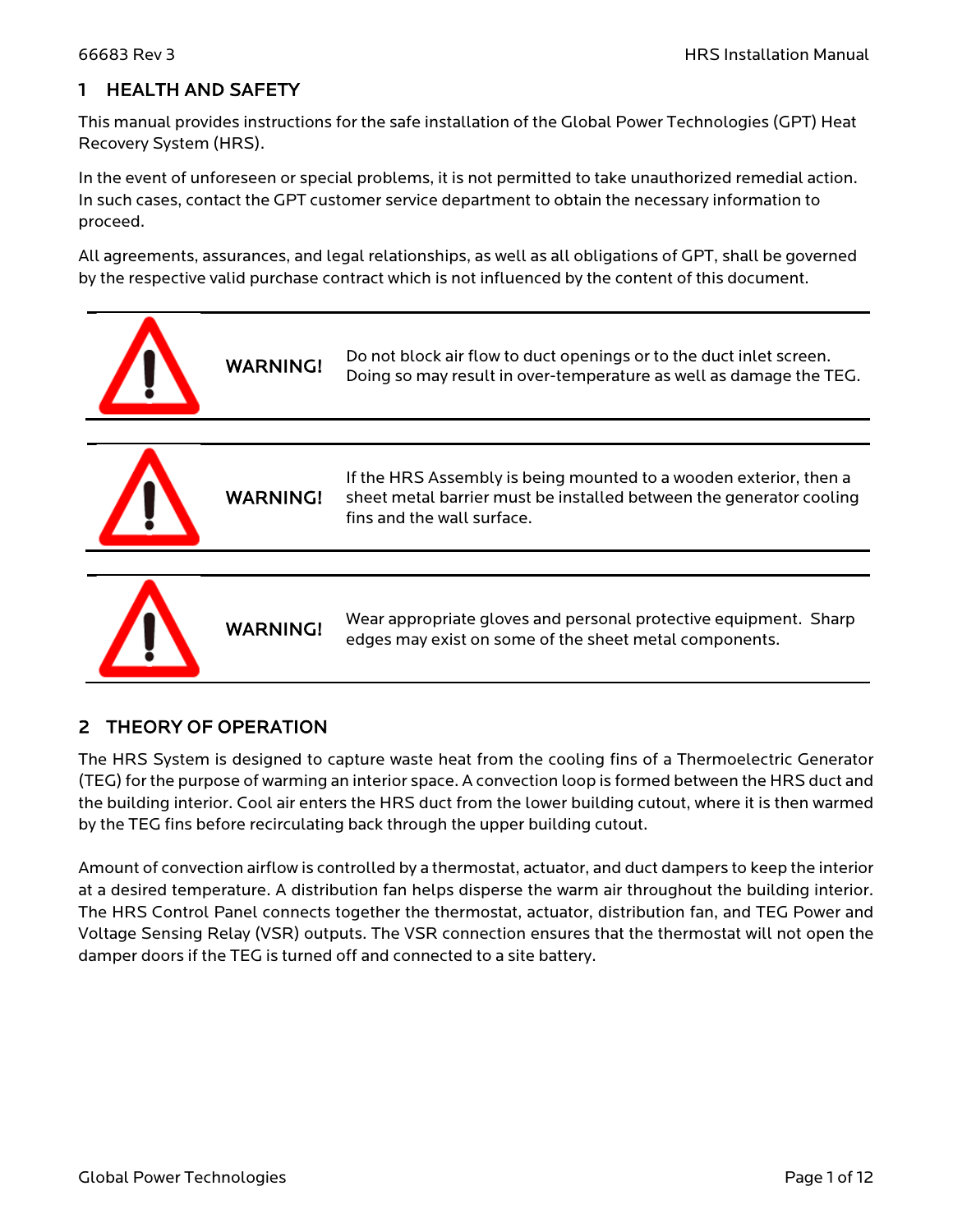# 3 INTRODUCTION

The HRS System comes partially pre-assembled. Do not disassemble any pre-assembled parts. Throughout this manual, refer to the HRS Assembly Diagram, [Figure 6,](#page-12-0) and Parts List at the end of the document. The installation requires at least two people.

The vent duct and hood extend upwards past the intersection of the exterior wall and roof. There is very little horizontal clearance in this location so there can be no roof overhang in this area.

The mounting frame for this system is designed to attach to an exterior wall. The system design permits attachment to walls of virtually any construction type. The wall must be reasonably flat, and the exterior finish should not have any significant profile. Fasteners specific to the type of wall are required for attaching the HRS and are not supplied with the system. Should wood frame construction be used, the frame is designed for 16-inch on center mounting.

Ensure the inside of the wall the HRS is to be mounted upon provides unblocked air circulation to both the top and bottom duct openings. Space any equipment a minimum of 6" (152mm) away from the duct openings. Do not allow materials to be stacked against the wall blocking duct openings during operation.

The HRS System electrical components consume a maximum of 13W (10W nominal) of TEG output power when energized. Remaining TEG power is available for customer site loads.

#### 4 RECOMMENDED INSTALLATION HARDWARE

- 1. Fasteners to attach the HRS system to the wall, suitable for the wall type. Minimum Quantity: 16 required. Mounting holes are 5/16" diameter generally suited for nominal 1/4" diameter fasteners.
- 2. Carpenter's square for checking level of assembly.
- 3. Tools suitable for cutting holes in the wall material as required.
- 4. 1/4" Nut Driver
- 5. 24  $V_{DC}$  Power Supply (minimum 6W).

#### 5 UNCRATING

- 1. Remove the lid from the crate.
- 2. Remove the actuator cover screws and the Actuator Cover (Item H15, [Figure 6\)](#page-12-0). Store in a safe area.
- 3. Remove screws securing complete assembly to the crate.
- 4. Carefully lift the HRS Major Assembly from the crate.
- 5. Remove the distribution fan assembly from the crate and store in a safe area.

### 6 CREATING THE WALL OPENINGS

Correct positioning of the wall openings is the most critical step in HRS installation. Ensure that your chosen cutout positions meet all constraints listed below before proceeding with the cutting process. Refer t[o Figure 1](#page-4-0) throughout this section.

**1.** Constraint: The lower wall cutout must be at least 24.5" (622mm) above ground level. If snow is common in the region, then the lower cutout must be at least 24.5" (622mm) above the maximum snowpack height instead.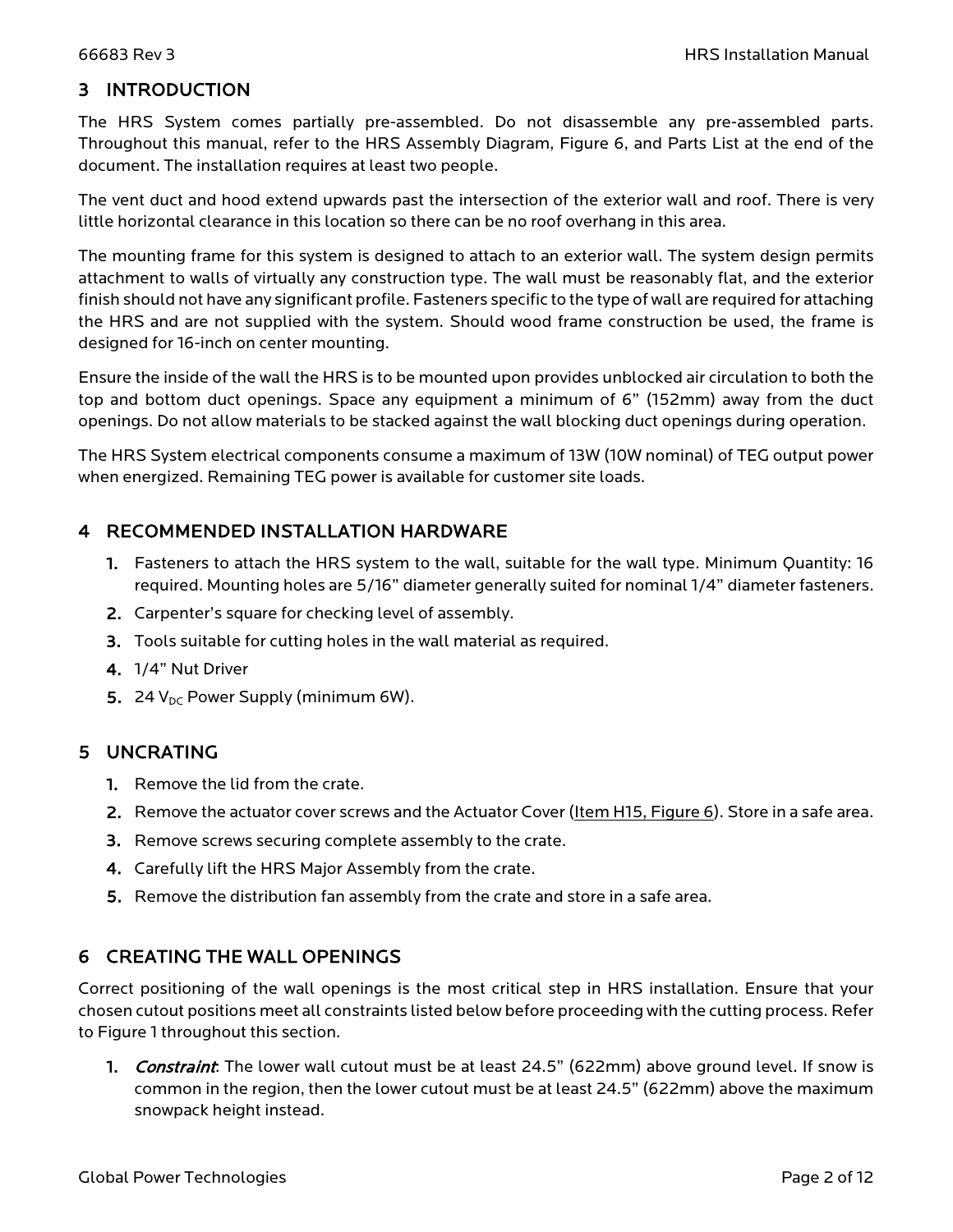- 2. Constraint: The upper wall cutout must be no more than 49" (1245mm) vertically below the peak building height, else the exhaust duct will not clear the rooftop.
- 3. Constraint: Roof overhang above the wall cutouts cannot exceed 1.75" (44mm).
- 4. Constraint: The upper wall cutout should be 10" (254mm) below the interior ceiling to allow for mounting of the hot air distribution fan.

Choose the highest position for your wall openings that meets all constraints. The wall cutouts should be 12" (305mm) wide and 14" (1209mm) tall, with a vertical separation of 47.6" O.C (1209mm). Mark the locations as required, and then proceed with cutting.

One or more cable/conduit wall cutouts will be required for system wiring. It is recommended to make these cable entry holes during installation Section 15. Example cable entries are shown in [Figure 1](#page-4-0) below.



<span id="page-4-0"></span>*Figure 1 - Building cutout dimensions*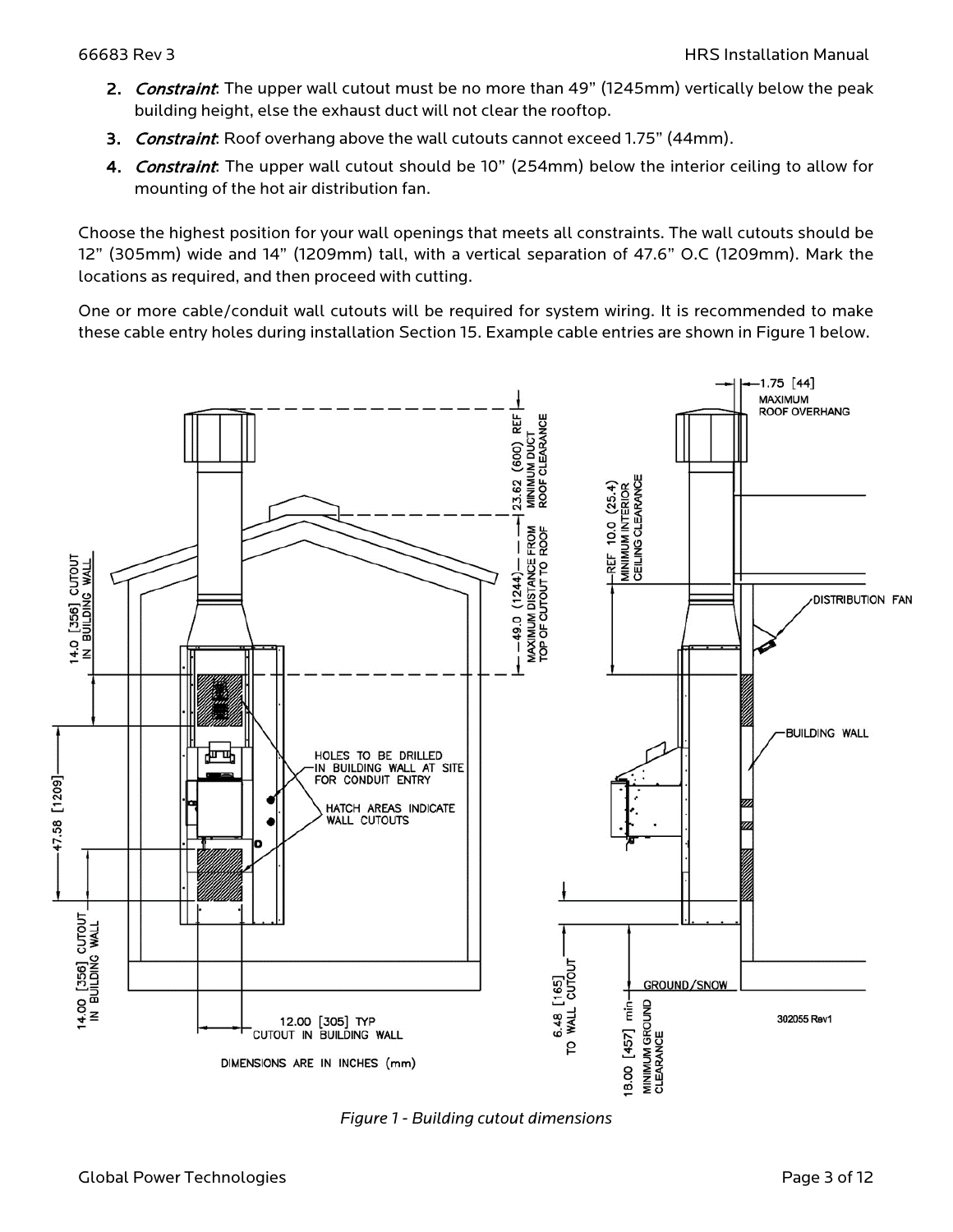# 7 MOUNTING THE HRS MAJOR ASSEMBLY

- 1. After wall cutouts are completed, locate the HRS Major Assembly, shown in [Figure 2](#page-5-0) below. Do not disassemble this assembly.
- 2. Level the HRS Major Assembly in the correct location and secure to the building exterior through the frame's pre-drilled holes. Holes are 5/16" diameter and spaced at 16" O.C and are suited for nominal 1/4" fasteners. These fasteners are not supplied as they are dependent on the type of wall to which the HRS is being attached (i.e.: wood, masonry, metal).
	- If you are having difficulty centering the HRS Major Assembly over the building cutouts, you can mark the center of the damper doors using a sharpie or temporary tape. Then one operator can visually confirm centering from the building interior while the other operator positions it.
- 3. Seal any gaps between the building wall and the HRS Major Assembly with the supplied caulking.

<span id="page-5-0"></span>

*Figure 2 – HRS Major Assembly (do not disassemble)*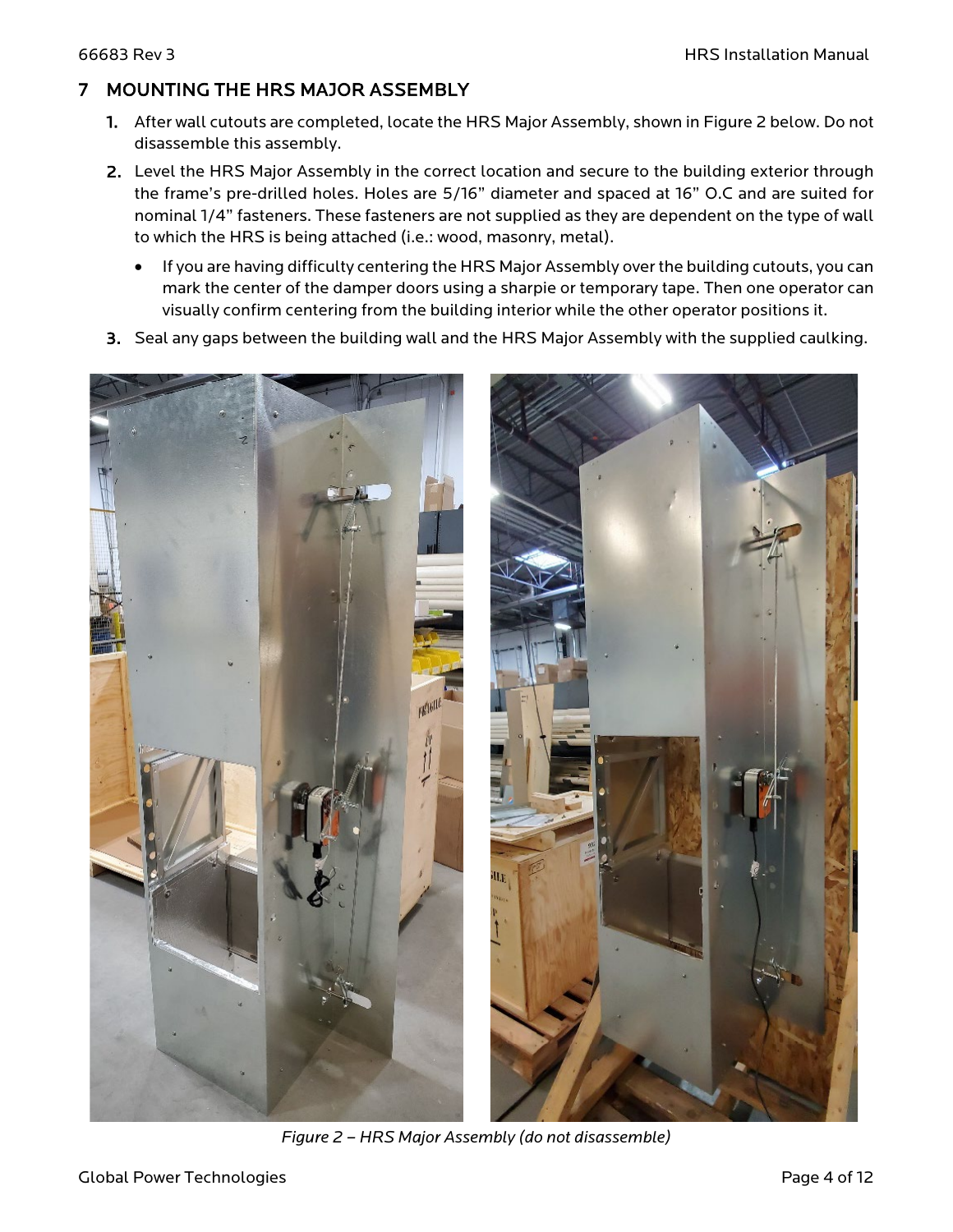#### 8 ATTACHING A MODEL P-5050/P-5100 TEG TO THE HRS MAJOR ASSEMBLY

- 1. If it came pre-installed, temporarily remove the Heat Shield Cover (Item H18, [Figure 6\)](#page-12-0) from the front of the front of the HRS Major Assembly. It should now look like [Figure 2](#page-5-0) above.
- 2. Remove the model P-5050/P-5100 thermoelectric generator from the crate by undoing the 4 bolts holding the TEG to the crate.
- 3. Carefully place the TEG on its back so it is resting on its cooling fins. This is the best way to set down the TEG once the temporary shipping legs have been removed.
- 4. Remove the shipping legs from the generator by first detaching the HRS mounting bar. Retain the six 1/4 x 2.5" hex screws removed from the legs for TEG installation. Keep the shipping legs in case the TEG needs to be sent in for service.
- 5. Reattach the HRS mounting bars on each side of the generator using the four 1/4 x 2.0" hex screws and washers that shipped loose with the HRS system. Install these screws/washers in the two recessed holes on each mounting bar.
- 6. Install two of the previous 1/4 x 2.5" hex screws into the bottom two non-recessed holes on each mounting bar, leaving the topmost hole empty for now.
- 7. Fully engage these screws, then loosen them by 6 full turns.
- 8. Carefully lift and position the TEG in the HRS Duct so that the loosened screws drop into the slotted holes on the sides of the HRS frame.
- 9. Install the topmost 1/4 x 2.5" hex screw on each side of the generator.
- 10. Level the TEG using a carpenter's square, then fully tighten all hex head screws to secure the TEG to the mounting frame.

### 9 ATTACHING A MODEL 5220 TEG TO THE HRS MAJOR ASSEMBLY

- 1. Remove the model 5220 thermoelectric generator from the crate by undoing the 4 bolts holding the TEG to the crate.
- 2. Note that there are fragile electronic components located on the underside of the model 5220 TEG cabinet, so use caution to ensure they are not damaged.
- 3. Carefully place the TEG on its back so it is resting on its cooling fins. This is the best way to set down the TEG once the temporary shipping legs have been removed.
- 4. Remove the shipping legs from the generator.
- 5. Remove the lifting lug from behind the TEG exhaust port.
- 6. Retain the shipping legs, lifting lug, and associated fasteners in case the TEG needs to be sent in for service.
- 7. The HRS mounting bars on the sides of the generator should each have six installed 1/4" hex screws. Remove and retain the middlemost non-recessed hex screw from each side.
- 8. Loosen the topmost and bottommost non-recessed screws on each side by 6 full turns.
- 9. Carefully lift and position the TEG in the HRS Duct so that the loosened screws drop into the slotted holes on the sides of the HRS frame.
- 10. Reinstall the middle hex screw on each side of the generator.
- 11. Level the TEG using a carpenter's square, then fully tighten all six hex head screws to secure the TEG to the mounting frame.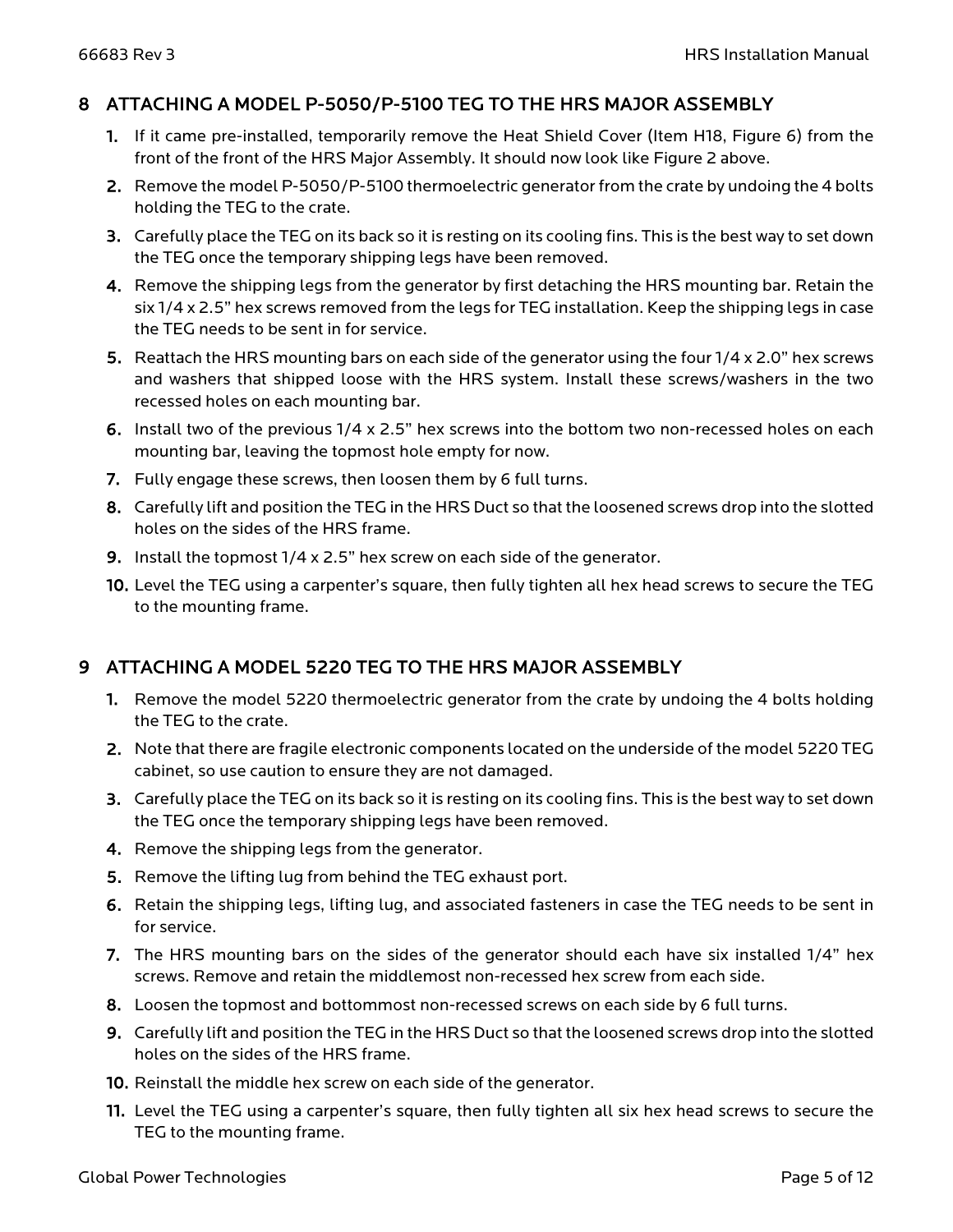#### 10 INSTALLING THE WARM AIR EXHAUST

- 1. Install the square-to-round transition duct (Item H6, [Figure 6\)](#page-12-0) to the top of the HRS assembly using the supplied #8 X 1/2 hex screws (3 screws per each of the 3 sides). Ensure this transition fits over the wrapper to prevent water ingress.
- 2. Use the supplied caulking materials to seal the contact area between the wall and the transition.
- 3. Install the 12" diameter warm air exhaust tube using the supplied #8 X 1/2 hex screws. The bottom end of this tube (without the rolled lip) should be installed on the outside of the transition duct, folding in the edges of the transition duct as necessary.
- 4. Attach the AeroFoil Ventilator (Item H5[, Figure 6\)](#page-12-0) to the top of the exhaust tube using supplied #8 X 1/2 hex screws. The bottom of this ventilator should be on the outside of the exhaust tube, so fold in the exhaust tube edges as necessary.

#### 11 FINISHING THE FRONTSIDE INSTALLATION

- 1. If it was removed in prior steps or came uninstalled, locate the Heat Shield Cover (Item H18, [Figure](#page-12-0)  [6\)](#page-12-0) with the labels and logo. Install this on the front of the HRS Assembly using the supplied #8 X 3/8" Philips sheet metal screws. See [Figure 3](#page-7-0) below for reference throughout this section.
- 2. Install the left and right upper covers (Items H16 & H17, [Figure 6\)](#page-12-0) using the supplied #8 X 9/16" screws. These L-shaped covers should be installed so the bottom edge of the front-facing piece is flush against the top of the TEG body. For model P-5050 & P-5100 generators, these upper covers need to slide behind the TEG rain cap.
- 3. Identify the correct lower cover for your model of TEG (Items H19 & H20, [Figure](#page-12-0) 6). Models P-5050 & P-5100 should use the 9" X 17.75" lower cover, while the model 5220 will need the larger 11.25" X 17.75" lower cover. The unused lower cover may be discarded.
- 4. Install this lower cover below the TEG using the supplied #8 X 9/16" screws. It is mounted onto the lower arms of the left and right upper covers and should be flush against the bottom of the TEG.



<span id="page-7-0"></span>*Figure 3 – Frontside Installation Details*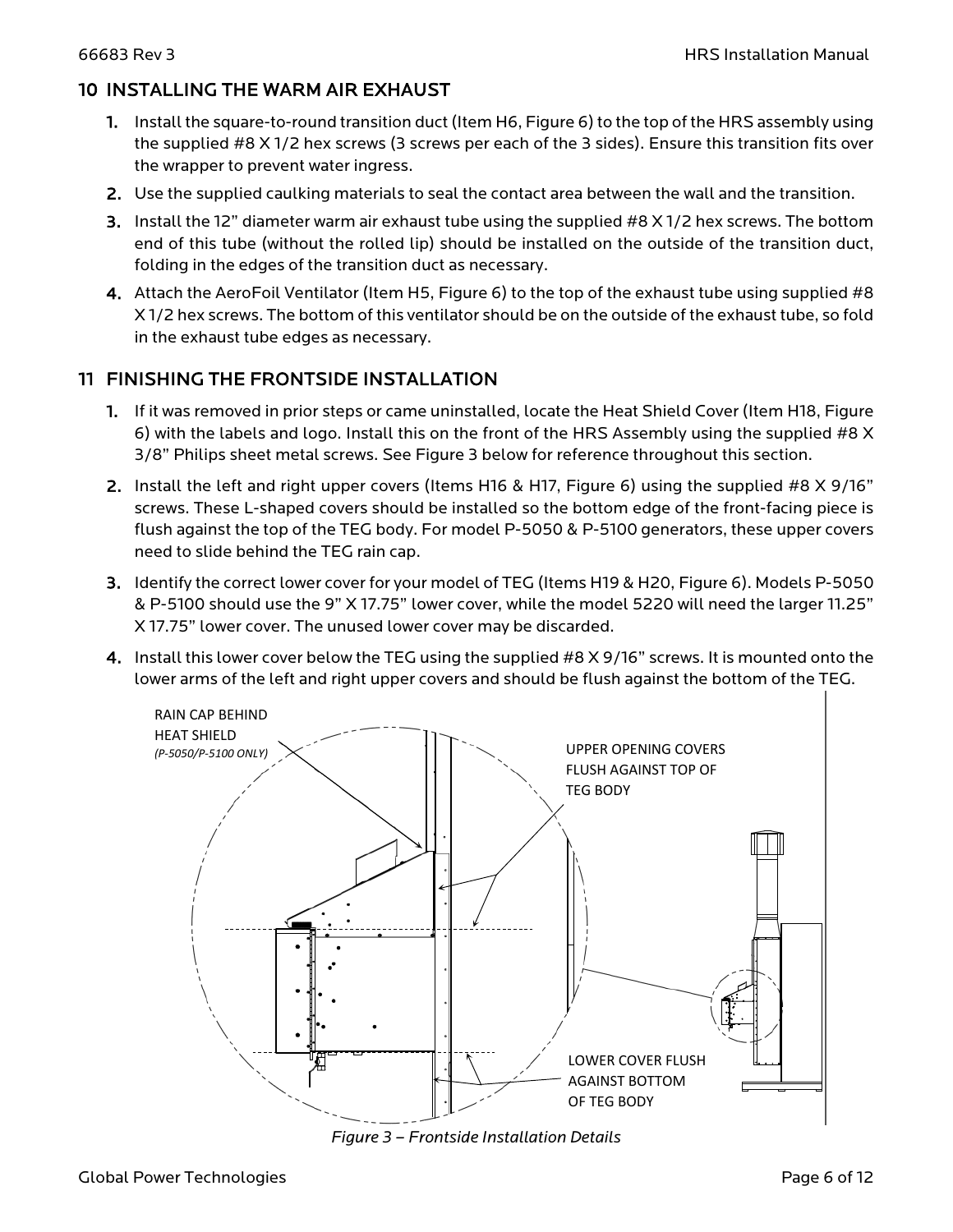#### 12 DAMPER DOOR AND LINKAGE ADJUSTMENT

The assembly arrives with the actuator link and damper doors preconfigured for normal operating conditions, but a verification test must be performed before running the system with heat applied. The below steps can also be followed if adjustment is required during routine maintenance.

- 1. With both damper doors closed, verify the control arms on the damper and actuator shaft are at an angle of 45° from the duct walls. See Figure 4 below.
- 2. With the actuator electrically disconnected, connect the 24  $V_{DC}$  power supply to the actuator motor leads. Turn on the power supply and observe the door movement from closed to open. Turn off the supply and observe the doors close.
- 3. Adjust the control arms and linkages if necessary, to obtain full closure and opening of the damper doors. They should slightly touch the insulation at the far side of the duct when open.



*Figure 4 – Linkage adjustment; dampers shown in closed position*

### 13 HRS CONTROL PANEL INSTALLATION

The HRS Control Panel enclosure is IP66 / NEMA 4X rated and may be mounted on the building exterior or interior. Choose a central mounting location that best suits the site, knowing that the HRS Control Panel will need to connect to the thermostat, distribution fan, actuator, and TEG.

• *Control Panel mounting hole dimensions:* 7.024" X 11.206" (178.4mm X 284.6mm)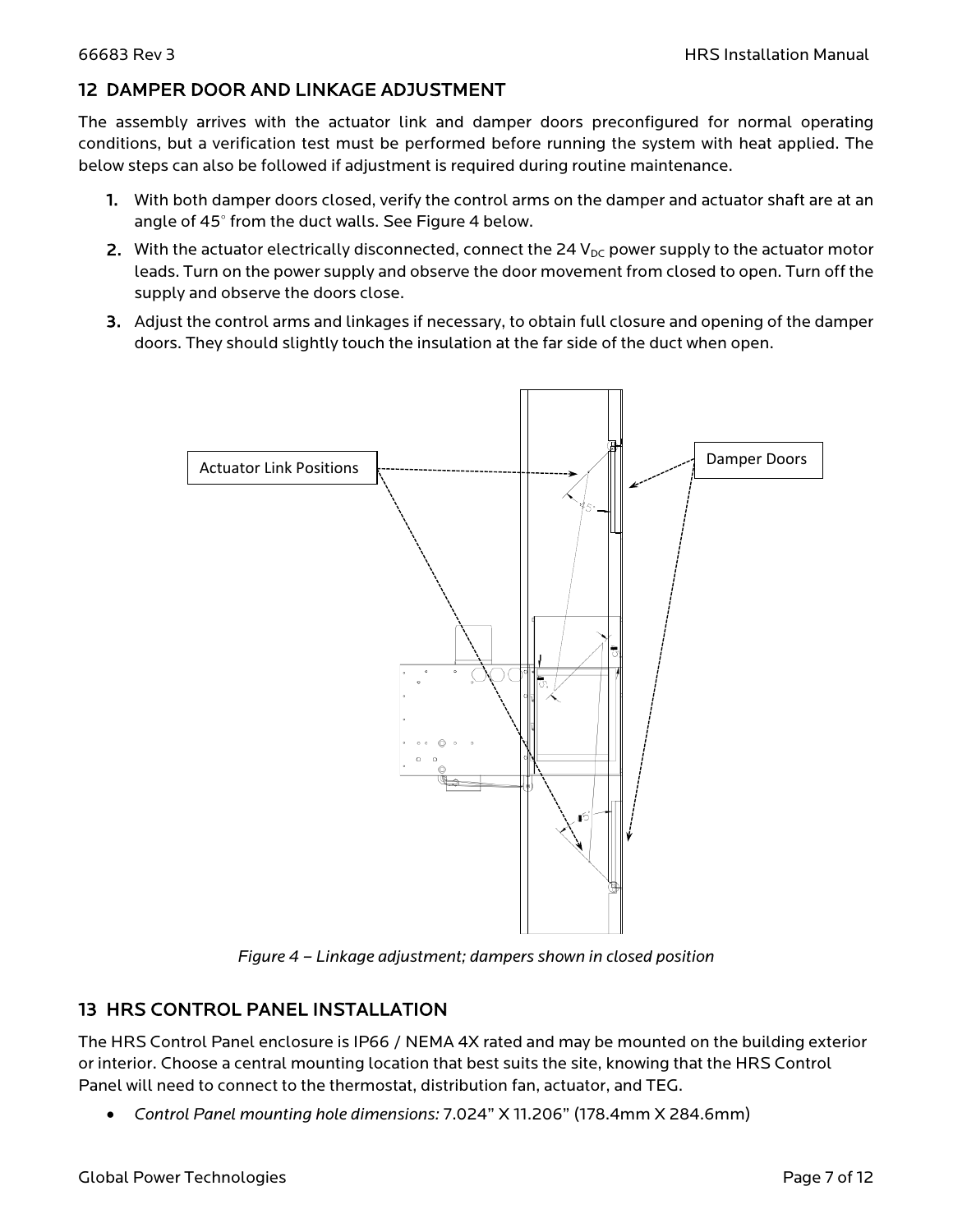#### 14 THERMOSTAT AND DISTRIBUTION FAN INSTALLATION

- 1. Mount the thermostat in the desired position on the interior wall away from warm and cold drafts.
- 2. Adjust the thermostat temperature setpoint to the desired level for the building.
- 3. Mount the hot-air distribution fan in the desired position on the interior wall above the upper wall cutout. Ensure the direction of fan air flow is pointing downwards.

#### 15 HRS SYSTEM WIRING

Refer to the Wiring Diagram in Figure 5 for interconnection details. System wiring is not supplied with the HRS Assembly.



*Figure 5 – Wiring Diagram for Heat Recovery Systems*

- One or more small wall cutouts are required for these wiring connections; see [Figure 1](#page-4-0) in Section 6. These holes should be sized appropriately for the customer's system wiring. Ensure these holes are positioned so they are protected within the actuator cover (Item H1, [Figure 6\)](#page-12-0) once installed.
- Holes should be drilled in the bottom of the HRS Control Panel enclosure to accommodate system wiring connections as required.
- Refer to the TEG Operating Manual as required for the location of the TEG POWER OUT connections and GROUND STUD.
- Refer to the TEG Operating Manual for the location of the TEG VSR1 connection point. For TEG models with two VSR's, connect to VSR1 only. The TEG VSR1 should remain at factory settings (set to trigger at 11.5V for a 12V TEG, or 23V for a 24V TEG) and not be adjusted.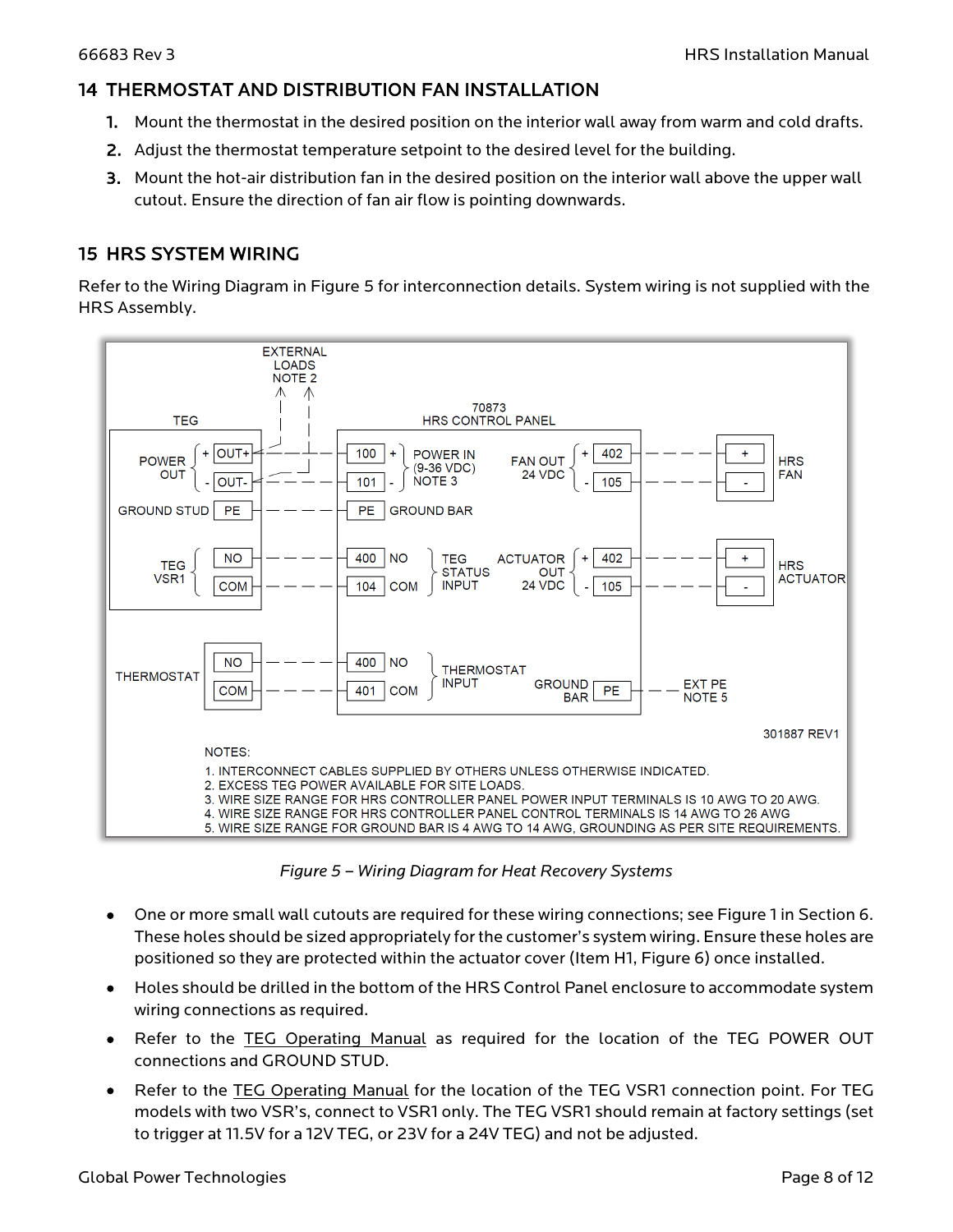#### 16 COMPLETING THE INSTALLATION

- 1. Connect the fuel supply to the TEG manual shutoff valve (TEG fitting is 1/4" Female NPT) using the thread sealant provided with the TEG. Leak-check the complete fuel system from the fuel supply line to the burner inlet using a commercial leak detector fluid such as Snoop®.
- 2. Perform the steps in Sections 2.2/2.3 in the TEG Operating Manual for starting and tuning the TEG.
	- P-5050 & P-5100 TEGs only. It is important to disconnect all connections from the TEG Customer Output when evaluating its  $V_{\text{SET}}$  voltage. This includes the connection to the HRS Control Panel. If this is not done, there is a risk the TEG may end up overfired, resulting in a shortened lifespan.
- 3. Connect any external site loads to the TEG power output terminals as required.
- 4. Go through the System Checklist in the next section before attaching the actuator cover.
- 5. Position the actuator cover (Item H1, [Figure 6\)](#page-12-0) over the actuator assembly and linkages, then attach to the HRS Assembly using the supplied #8 X 9/16" screws.

### 17 SYSTEM CHECKLIST

Once all other installation actions have been completed, populate the System Checklist on the following page with details from the installation.

Completion and return of this checklist with photos to GPT Customer Service is required to activate the warranty on HRS Systems. Contact information for GPT Customer Service is included below.



#16, 7875 - 57th Street SE Calgary, Alberta T2C 5K7 Direct: (403) 720-1190 Main: (403) 236-5556 E-mail: customer.service@globalte.com Web: www.globalte.com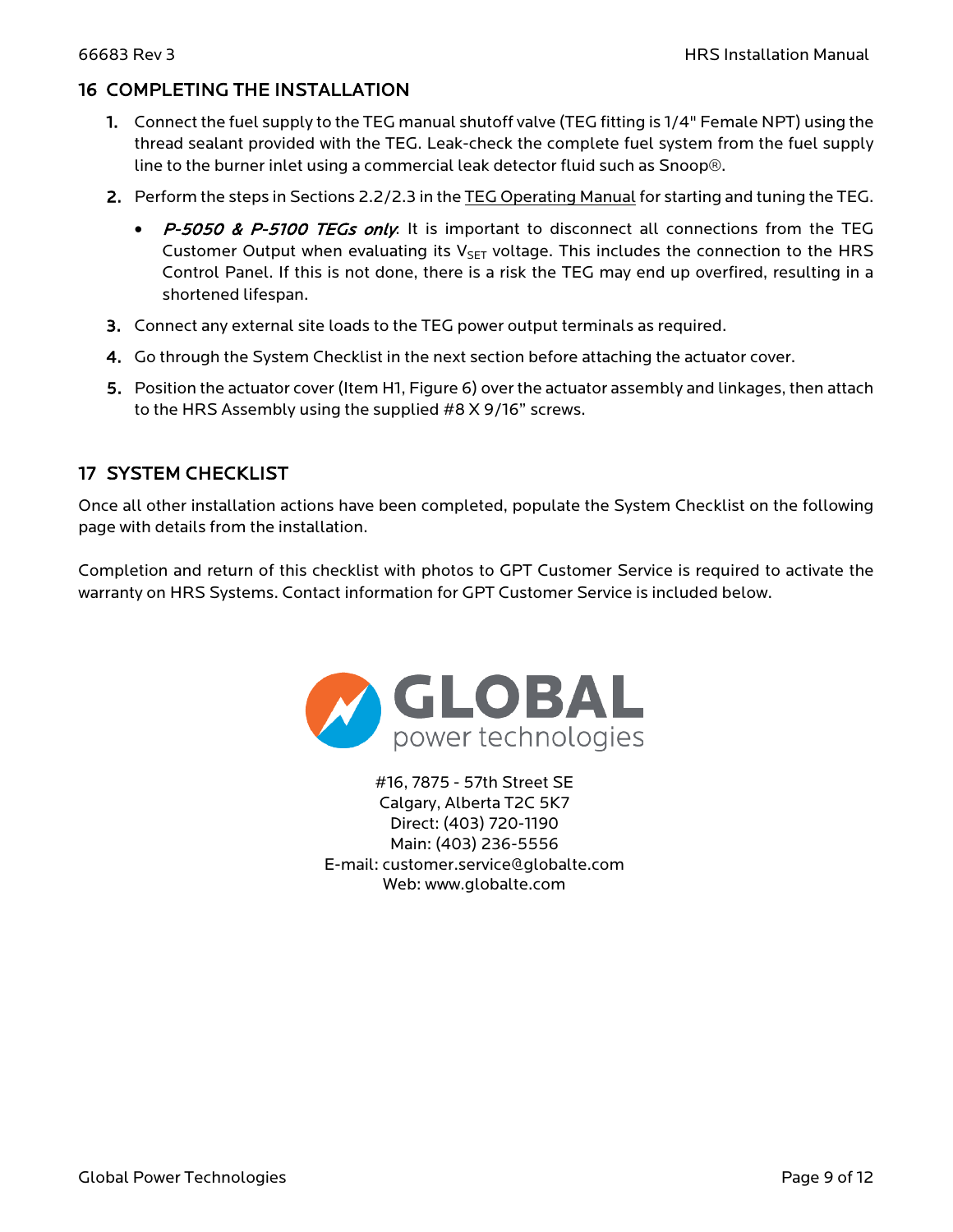| <b>Heat Recovery System Checklist</b>                                                                                                                                                                                                                          |                                                                                                                                   |                |                                     |  |  |
|----------------------------------------------------------------------------------------------------------------------------------------------------------------------------------------------------------------------------------------------------------------|-----------------------------------------------------------------------------------------------------------------------------------|----------------|-------------------------------------|--|--|
| <b>Customer Company</b>                                                                                                                                                                                                                                        |                                                                                                                                   |                |                                     |  |  |
| <b>TEG Model</b><br>& Serial Number                                                                                                                                                                                                                            | P-5050 / P-5100 / 5220                                                                                                            | SN:            |                                     |  |  |
|                                                                                                                                                                                                                                                                | <b>Installation Requirement</b>                                                                                                   |                | Confirmation                        |  |  |
| Are both top and bottom duct openings clear of obstructions?                                                                                                                                                                                                   | YES.<br>NO.                                                                                                                       |                |                                     |  |  |
| Measured dimensions of top duct opening, width X height:                                                                                                                                                                                                       |                                                                                                                                   |                |                                     |  |  |
| Measured dimensions of bottom duct opening, width X height:                                                                                                                                                                                                    |                                                                                                                                   |                |                                     |  |  |
| Least measured distance between either interior duct opening and any interior<br>mounted equipment:                                                                                                                                                            |                                                                                                                                   |                |                                     |  |  |
| If the HRS is attached to a wooden exterior, is a sheet metal barrier installed<br>between the exterior and the cooling fins?                                                                                                                                  |                                                                                                                                   | YES / NO / N/A |                                     |  |  |
| Confirm mesh inlet screen at the bottom of the duct is undamaged:                                                                                                                                                                                              | <b>YES</b><br>NO.<br>$\sqrt{ }$                                                                                                   |                |                                     |  |  |
| Measured distance from snow or ground level to mesh inlet screen at the<br>bottom of the duct:                                                                                                                                                                 |                                                                                                                                   |                |                                     |  |  |
| Measured distance from roof peak to top of HRS duct rain cap:                                                                                                                                                                                                  |                                                                                                                                   |                |                                     |  |  |
| TEG fuel system leak-check completed with no leaks observed:                                                                                                                                                                                                   | <b>YES</b><br><b>NO</b><br>$\sqrt{ }$                                                                                             |                |                                     |  |  |
| TEG is able to start up and produce correct power for the present ambient<br>temperature and altitude. Record setup voltage and ambient temperature.                                                                                                           | $V_{\mathsf{SET}}$ :<br>$T_{AMB}$ :                                                                                               |                |                                     |  |  |
|                                                                                                                                                                                                                                                                | ---------- HRS System Test ----------                                                                                             |                |                                     |  |  |
| A short final systems test should be performed to confirm functionality with<br>the completed installation. Follow each step below and verify expected result.<br>Remember to reset your thermostat setpoint once the test is completed.                       |                                                                                                                                   |                |                                     |  |  |
| 1.                                                                                                                                                                                                                                                             | Set the thermostat setpoint above the current ambient temperature and<br>confirm the damper doors fully open without binding.     |                | <b>YES</b><br><b>NO</b><br>$\prime$ |  |  |
|                                                                                                                                                                                                                                                                | 2. Confirm the air distribution fan operates when dampers are actuated.                                                           |                | <b>YES</b><br>NO.                   |  |  |
|                                                                                                                                                                                                                                                                | 3. Set the thermostat setpoint below the current ambient temperature and<br>confirm the damper doors fully close without binding. |                | <b>YES</b><br><b>NO</b>             |  |  |
| At least three photos taken of HRS installation:<br>1. Photo of building interior showing the wall cutouts.<br><b>YES</b><br>NO.<br>2. Photo of HRS Assembly, angled from left side.<br>3. Photo of HRS Assembly, angled from right side (actuator cover off). |                                                                                                                                   |                |                                     |  |  |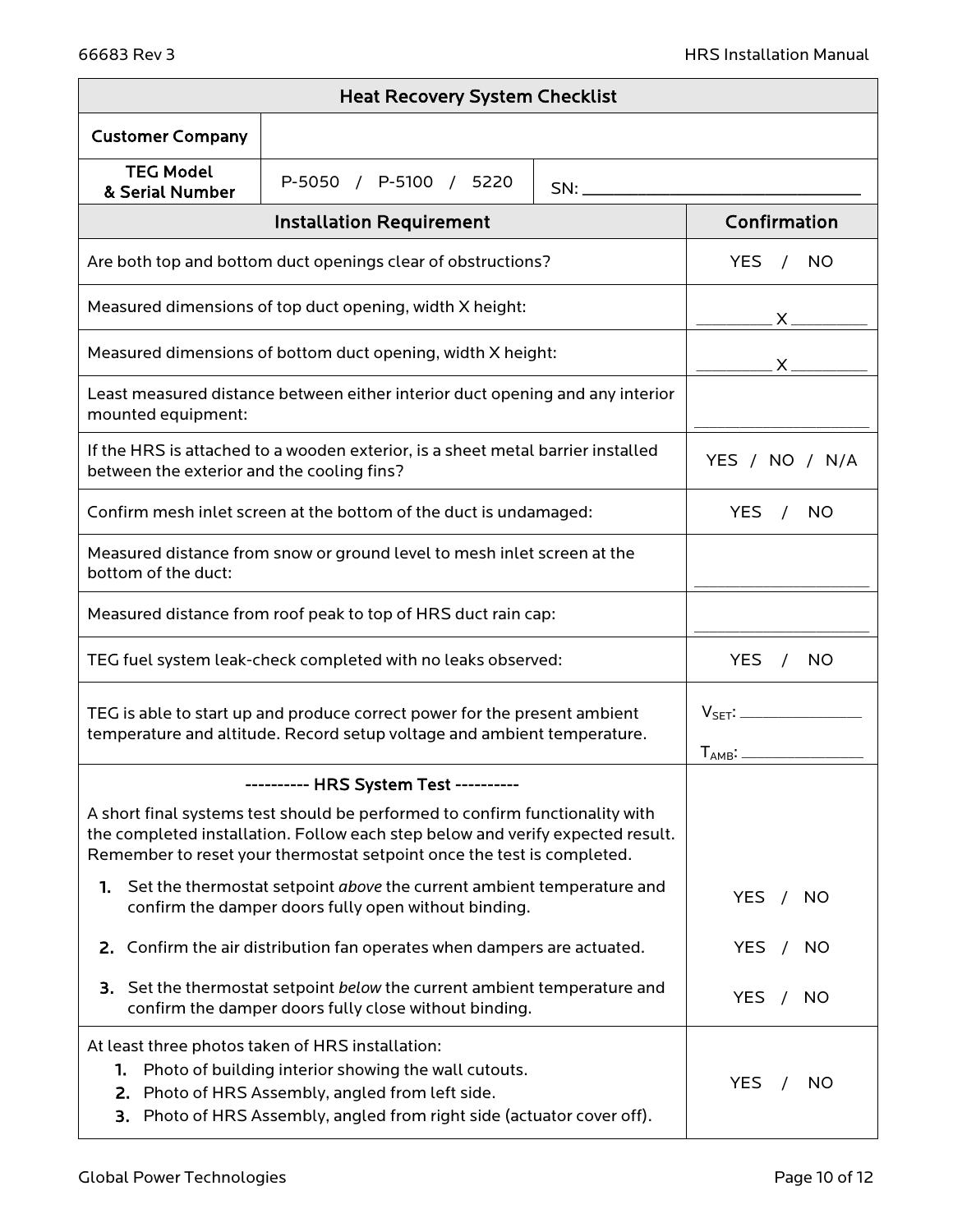# 18 HRS ASSEMBLY DIAGRAM AND PARTS LISTS



<span id="page-12-0"></span>*Figure 6 – Heat Recovery System Assembly, exploded view*